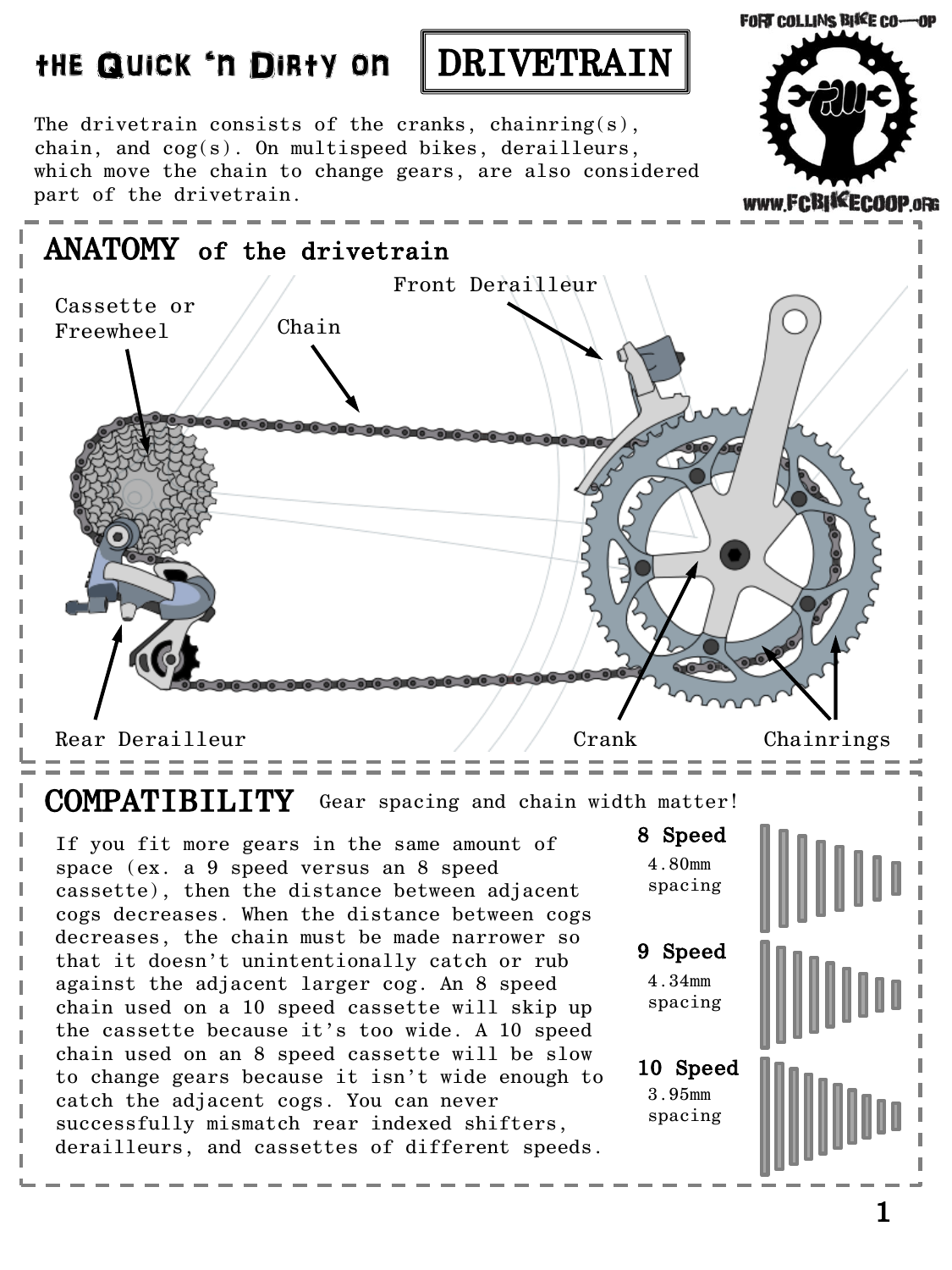## THE QUICK 'N DIRTY ON DRIVETRAIN



Cassettes and freewheels offer significant potential for changing the gearing of a bike. It is best to avoid changing portions of a cassette.

## **CASSETTES**

Cassettes come in a variety of styles. Most have at least one or two loose small cogs, but some are composed entirely of loose cogs and spacers. You can never make an  $X - 1$  speed cassette by removing one cog from an X speed cassette. Why? The spacing between cogs doesn't change.

μI μI ПI μI μI μI H нI

ı



7 speed freehub bodies are shorter than 8-9- 10 speed freehub bodies, so you can't fit an 8, 9, or 10 speed cassette on older 7 speed freehubs.

## Cassette cluster Loose cogs FREEHUB BODY **REEGONAL SUBSET OF A SECOND CONTRACT CONTRACT OF A SECOND CONTRACT OF A SECOND LOCKFING**

Cassettes wear out with use, especially with a worn chain. People who ride on the road a lot will wear out the smaller cogs first, while mountain bikers will wear out the larger cogs first. On loose cog cassettes you can replace only the worn cogs.

## FREEWHEEL

Freewheels are single-piece clusters with a ratcheting system built in. On many cheap bikes, the ratcheting system and associated bearings rarely last as long as the cogs do. There are many quality freewheels (older Shimano and Suntours) that will last many years. Freewheels can be rebuilt with new cogs or turned into singlespeed freewheels. This is often much easier for a singlespeed conversion than switching to a true singlespeed freewheel, as you have lots of adjustability with the cog spacing.



FORT COLLINS BIKE CO-OP

www.FCBISEECOOP.oRG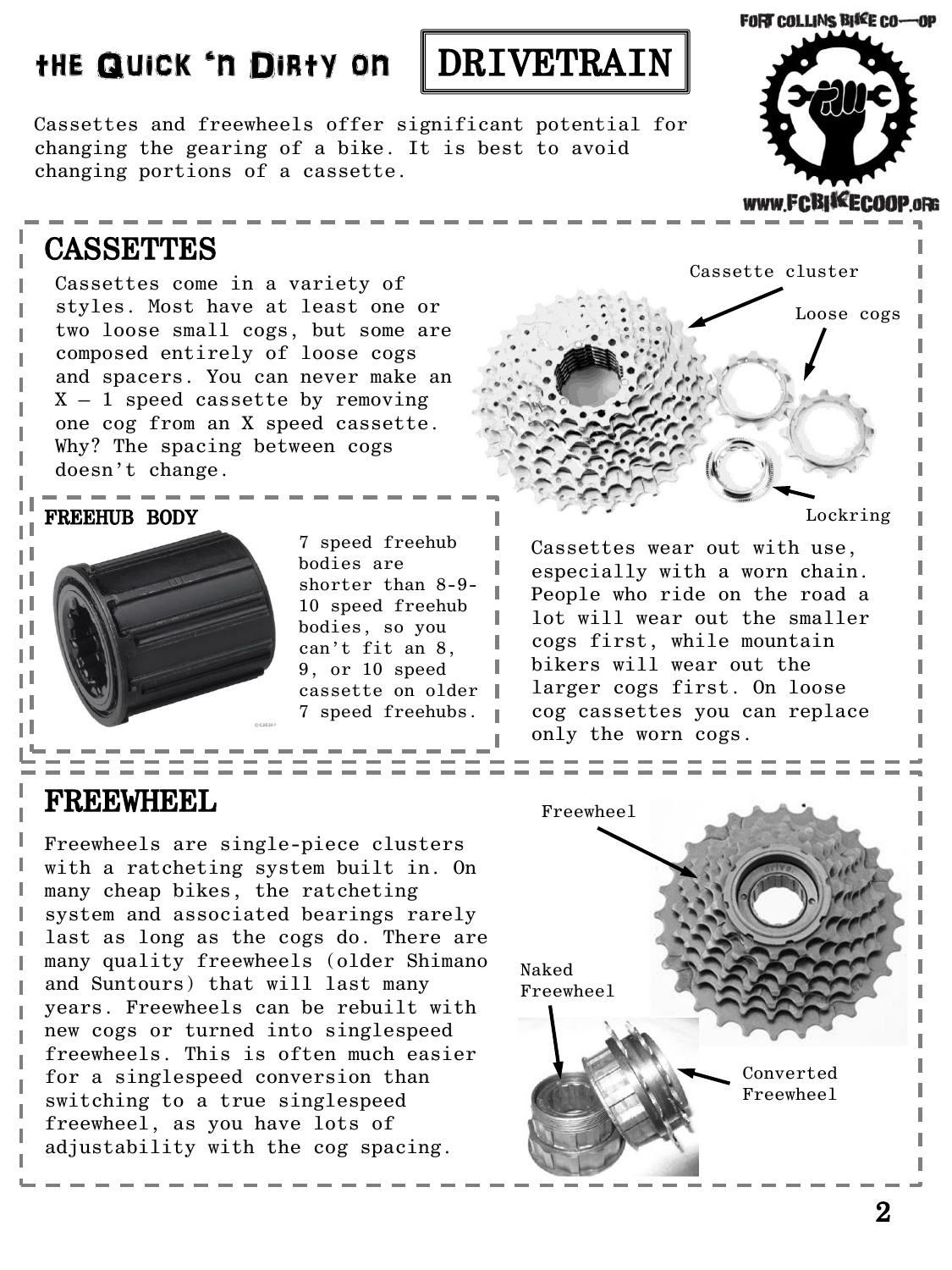Cranks can have different lengths, different bottom bracket interfaces, different offsets, and different spiders (what the chainrings attach to).

## CRANKS

IJ

Most crank arms come in lengths between 170 and 175mm from the center of the bottom bracket interface to the center of the pedal. There are some shorter crank arms for kids (who have shorter legs) and for track use (so you don't clip a pedal). There are some oddball longer cranks.

### BOTTOM BRACKET INTERFACES

Square taper is the most common in the shop, but keep an eye out for various splined patterns.



## **CHAINRINGS**

Chainrings come in different sizes (number of teeth) and to fit cranks with different bolt circle diameters.

#### BOLT CIRCLE DIAMETER or BCD



 $A = center-center$ distance

 $B = \text{bolt circle}$ diameter

BCD is hard to measure. For center-center to BCD conversions see http://sheldonbrown.com/harris/chain rings.html Ramp







Most crank spiders have either 4 or 5 holes. The most common road cranks both have 5 holes with a bolt circle diameter (BCD) of 130mm (full) or 110mm (compact). The most common mountain cranks have 4 holes with 104mm BCD. There are other oddball sizes. Some cranks have space to mount 3 chainrings (triple) while others only accept 2 (double).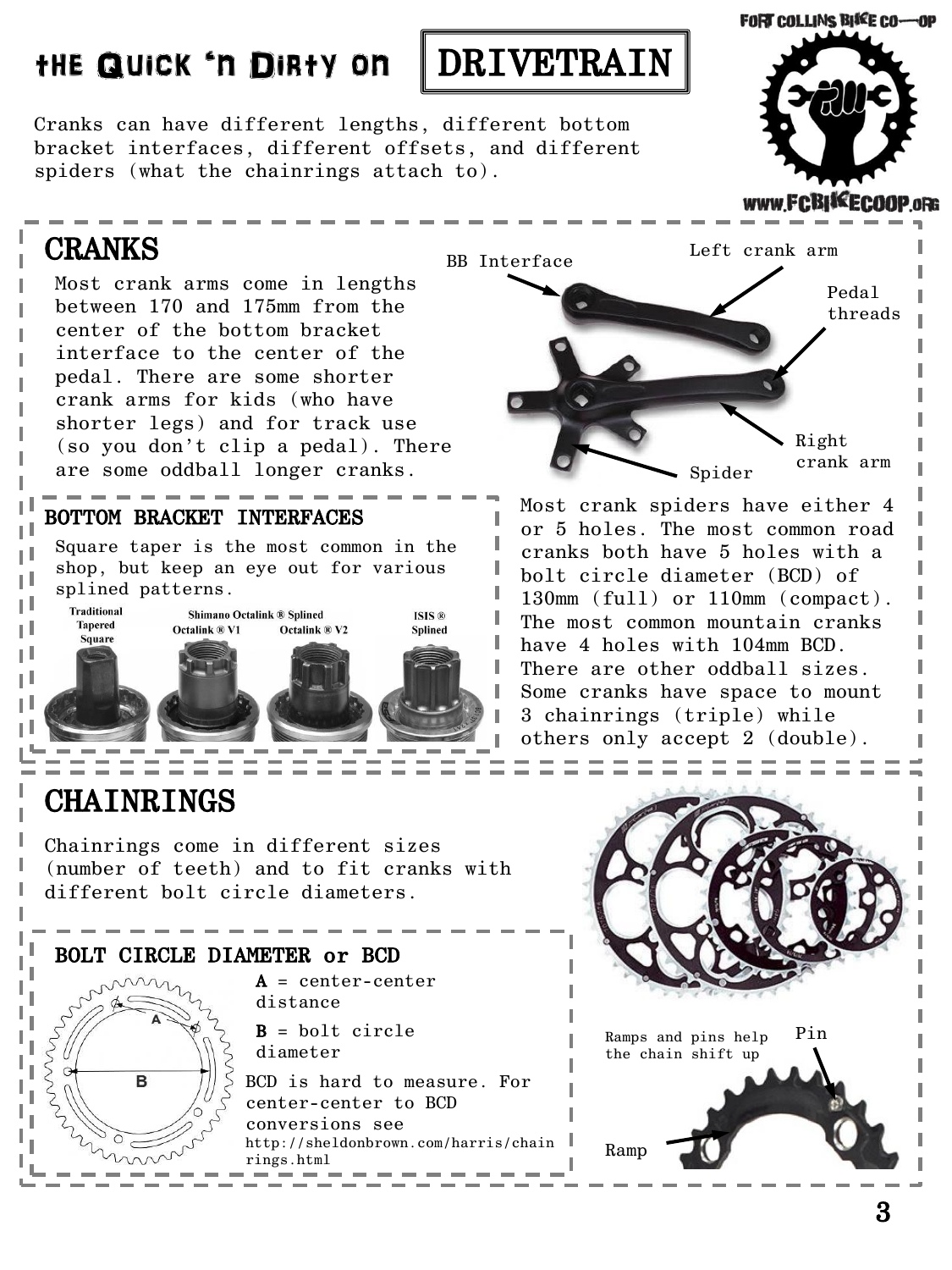

How many gears do I need? How big should they be? Well...the answer depends on a lot of factors: how strong the rider is, what the bike will be used for, personal preference on simplicity/maintenance/function, etc.

## GEARING

Gear selection and range can vary based on the intended use of a bike. A basic measure of gear difficulty is the ratio of the size of the chainring and cog. A higher ratio is harder to drive than a lower ratio, ex 2:1 is harder than 1:1. If you want to go really fast, like on a road bike, then you want large chainrings (39-52t) and small cogs (11- 23t). For touring,lower gearing helps with the extra weight, ex 24-36-46t chainrings and an 11-30t cassette. Mountain bikes may be geared even lower, often with 22-32-42t chainrings and 11-33t cassettes. Fixed gear and singlespeed drivetrains are common in Fort Collins for commuting due to the relative flatness of the terrain and the ease of maintenance. Ask Tim for the perfect gear.

# Chainring Cog Easier Harder

**CHAINLINE** 

Chainline refers to the alignment of the chainring(s) and  $\cos(s)$ . A general rule is that chainline should be as close to straight as possible to minimize lateral forces on the chain and gears. With singlespeed and fixed gear drivetrains, chainline is very important for efficient and safe function. With multispeed bikes, the chainrings should sit close to center with the cassette. This will minimize the harmful effects of cross chaining. On a multispeed bike, most chainline adjustment happens up front by picking an appropriate combination of crank and bottom bracket. An inappropriate crank-BB combination may cause other problems such as interference with the chainstay or failure of the front derailleur to reach beyond its range.

How to measure



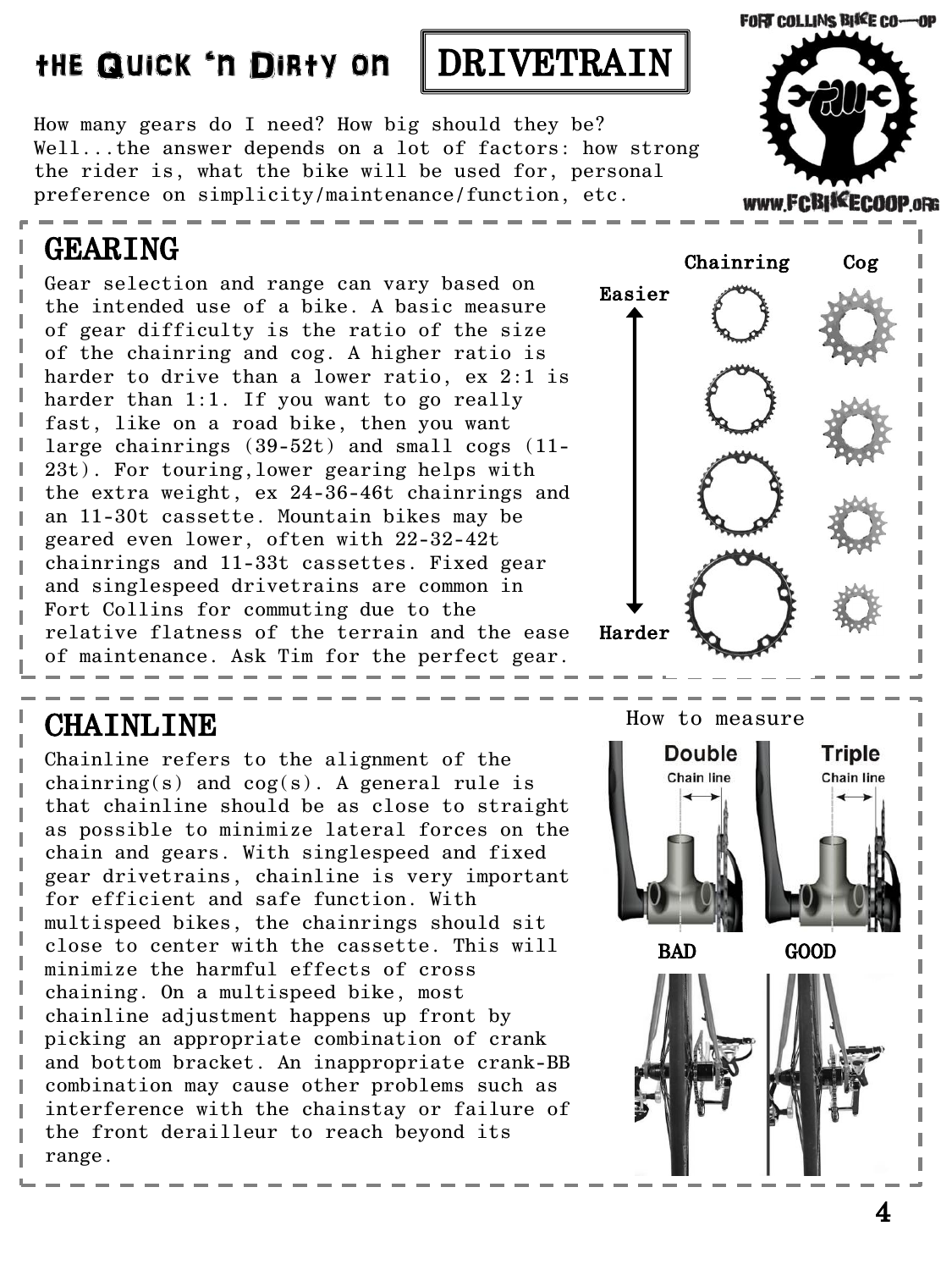Chains. There's a lot more to chains than you might think.



#### www.FCBI\*EC00

## **CHAINS**

ı I Т

ı

ľ Ī I Ī

The pitch (pin to pin distance) of all modern chains is 1/2". Chain width can vary based on application, with chains broadly grouped into singlespeed chains (1/8" wide) and multispeed chains  $(≤ 3/32")$ . Chains get thinner as the number of gears in the cassette increase.



Singlespeed chain (top) versus multispeed chain (bottom)

#### All you need to know is stamped on the chain



It is important to match the width of a chain to the speed of the drivetrain (# of cogs in the cassette). While it is possible to measure with calipers, it is often best and easiest to look at the chain, find the brand and model number, and then reference SRAM PC48 Chain the internet for compatibility info.

Chain length can be determined by draping the chain over the largest chainring and the largest cog. This is the tightest the chain will ever be, but you need some slack for the rear derailleur, so add an extra two links to this length.





Big and Big + 2 links

#### Working with chains

Chains wear over time. Chains also can become damaged in crashes or from harsh shifting. It is generally best to replace the entire chain instead of patching together chain segments of different wear.



5